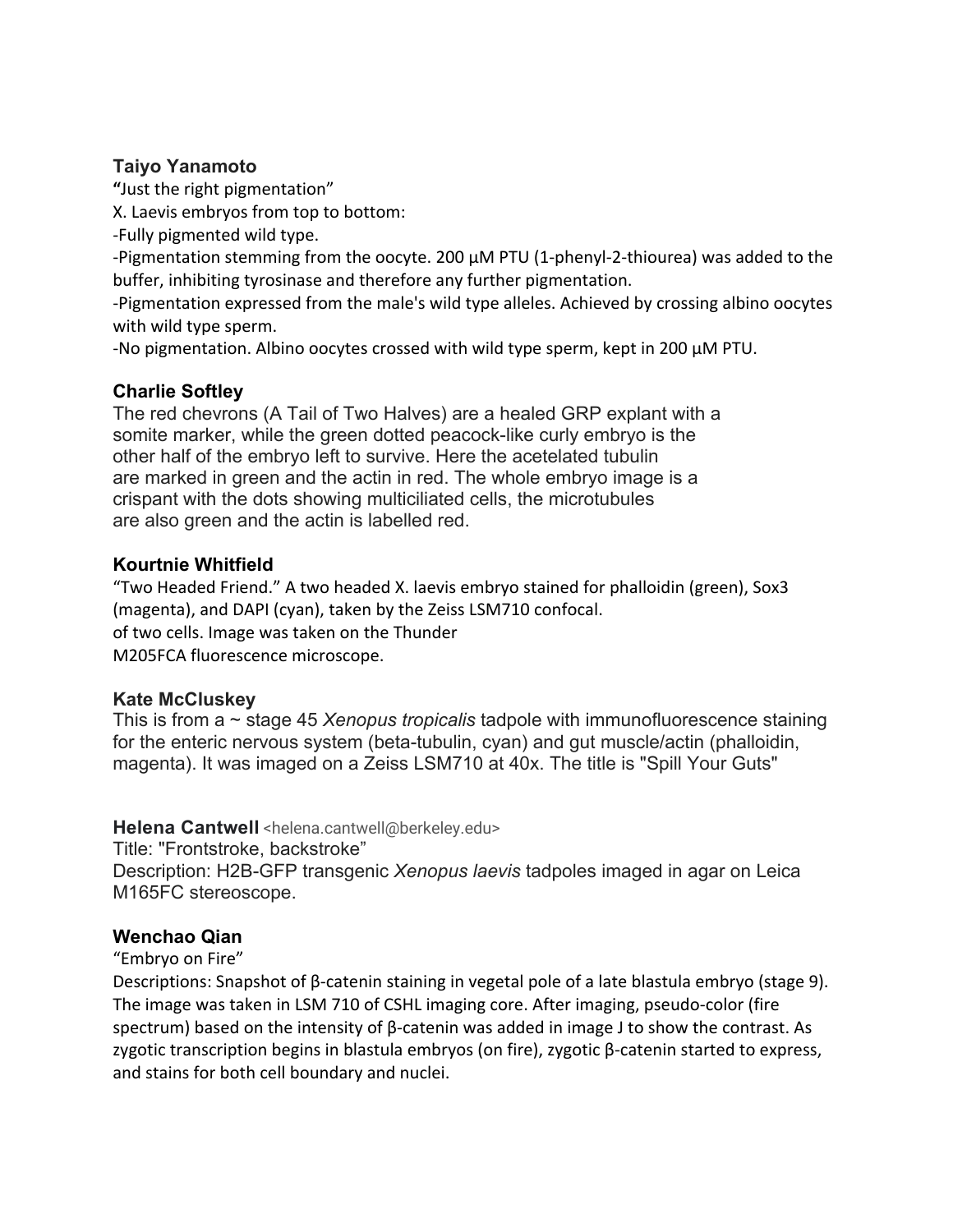# "Migrating Neural Crest in Albino"

Description: Sox10:GFP transgenic *Xenopus laevis* albino embryos (stage 28) under fluorescence microscope. This Image was taken on Leica M165 in CSHL *Xenopus* course. Albino eggs were fertilized by sperm of transgenic Sox10:GFP male frog. Because there is no pigment in early albino tadpoles, Sox10 labeling is more evident than the labeling in tadpoles with pigment. Sox10 labels the neural crest tissues, which started to migrate from the top dorsal side, and form two distinct stripes.

### "South Pole"

Descriptions: Maximum intensity projection of Z-stacks of β-catenin immunostaining in *Xenopus laevis late* blastula embryo (stage 9). The image was taken on LSM 710 of CSHL imaging core. After imaging, pseudo-color (16-color) based on the intensity of β-catenin was added in image J to show the contrast. β-catenin stains for both cell boundary and nucleus. After extensive BABB clearing, the wholemount embryo shows clear cell junctions and distinct nuclei seen from the bottom view. If imagine the embryo as Earth, then the vegetal pole is equivalent to the South Pole in relative position.

### **Josefine Hoeren**

Title: Wer braucht schon Embryonen wenn er Gehirne haben kann? (Translation: Who would need embryos if they could have brains? Description: Video of an dorsal explant of a stage 15 Xenopus laevis embryo closing its neural tube.

# "When your explant is growing up"

Description: Dorsal Explant done at stage 15 Xenopus laevis, cultured for four days and then imaged. With eyes.

"Getting your explant to glow"

Description: Dorsal Explant of stage 15 Xenopus laevis embryo fixed after 4 days. Stained by immunofluorescence against Sox3 (red) and f-Actin (green).

#### "Is it a brain or is it an animal"

Description: Brain of a stage 45 Xenopus laevis embryo stained by Immunofluorescence against Nulclei (cyan), f-Actin (red) and acetylated alpha-tubulin (green).

"Inside the hindbrain"

Description: Hindbrain of a stage 45 Xenopus laevis embryo where the rhombencephalon roof was peeled off to image the inside of the hindbrain. Stained by immunofluorescence against Nuclei (cyan), f-Actin (red) and acetylated alpha-tubulin (green).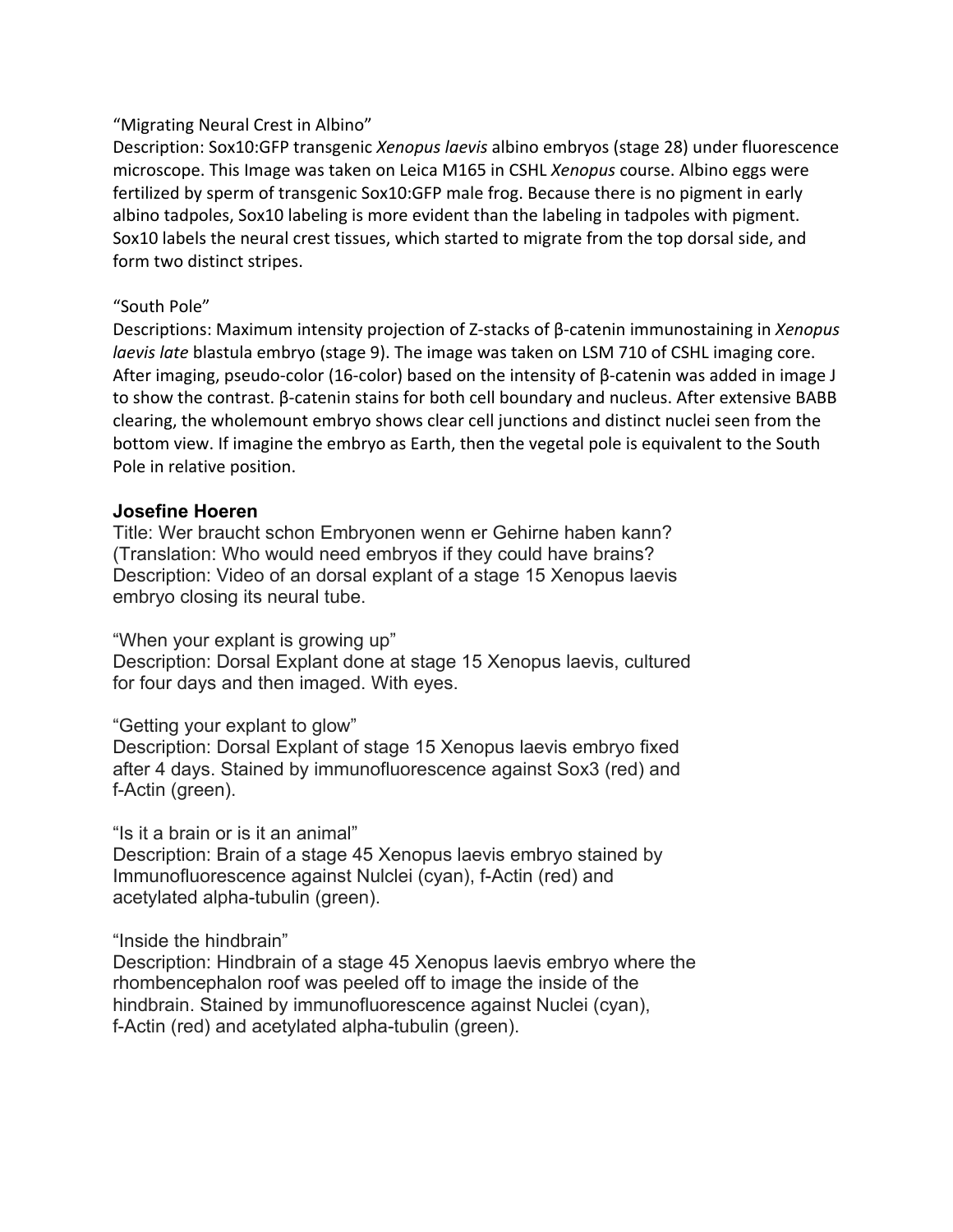"Single, Double or Triple Brainbow? Description: Two Brainbow transgenic Xenopus laevis Embryos around stage 45. Picture edited wit ImageJ Fire LUT.

#### **Cristina Raya**

"Neurultion on Fire" VIDEO Image Leica Organism X. Laevis Channel: Empty

"Counerpoise" Leica microscope, Magenta LUT =mCherry membrane marker, Cyan LUT = memGFP marker

"Mount dorsal" Image Leica Organism X. Laevis Tools TopoJ

"Half n' Half" Image Leica Organism X. laveis Channel: Red. Green, Empty

#### **Adrian Romero**

**Kidney in a window:** This is a Pax8 transgenic kidney (magenta) of a stage 30 embryo. Nuclei are marked in cyan. Membrane is marked in neon green. This image was taken through a windowed embryo (epithelial layer was peeled off in the kidney position of the embryo). This image includes a video (dancing in a window kidney) where the kidney cells movements are shown (Pax 8:GFP reporter) . The image was taken using Confocal Zeiss LSM710.

**Kidney in a globefrog:** After an injury, the kidney was unable to regenerate itself, generating an edema. In yellow the expression of pax8 in a transgenic frog. In pink the soft tissues, in black the melanocytes and in blue the edema. The image was taken using Leica fl. stereoscopes (Thunder M 205FCA).

**Goodbye kidney:** CRISPR-cas9 embryos have Dyrk1a protein function affected. The phenotype shows the kidney disruption in the proximal tubes (lectin staining in green). Since the lectin is not specific, it stains the hatching gland too. The image was taken using Leica fl. stereoscopes (Thunder M 205FA).

#### **Calvin John Leonen**

"Mitosis in action" Mem-mCherry, H2B-neonGreen, Zeiss LSM710 confocal VIDEO